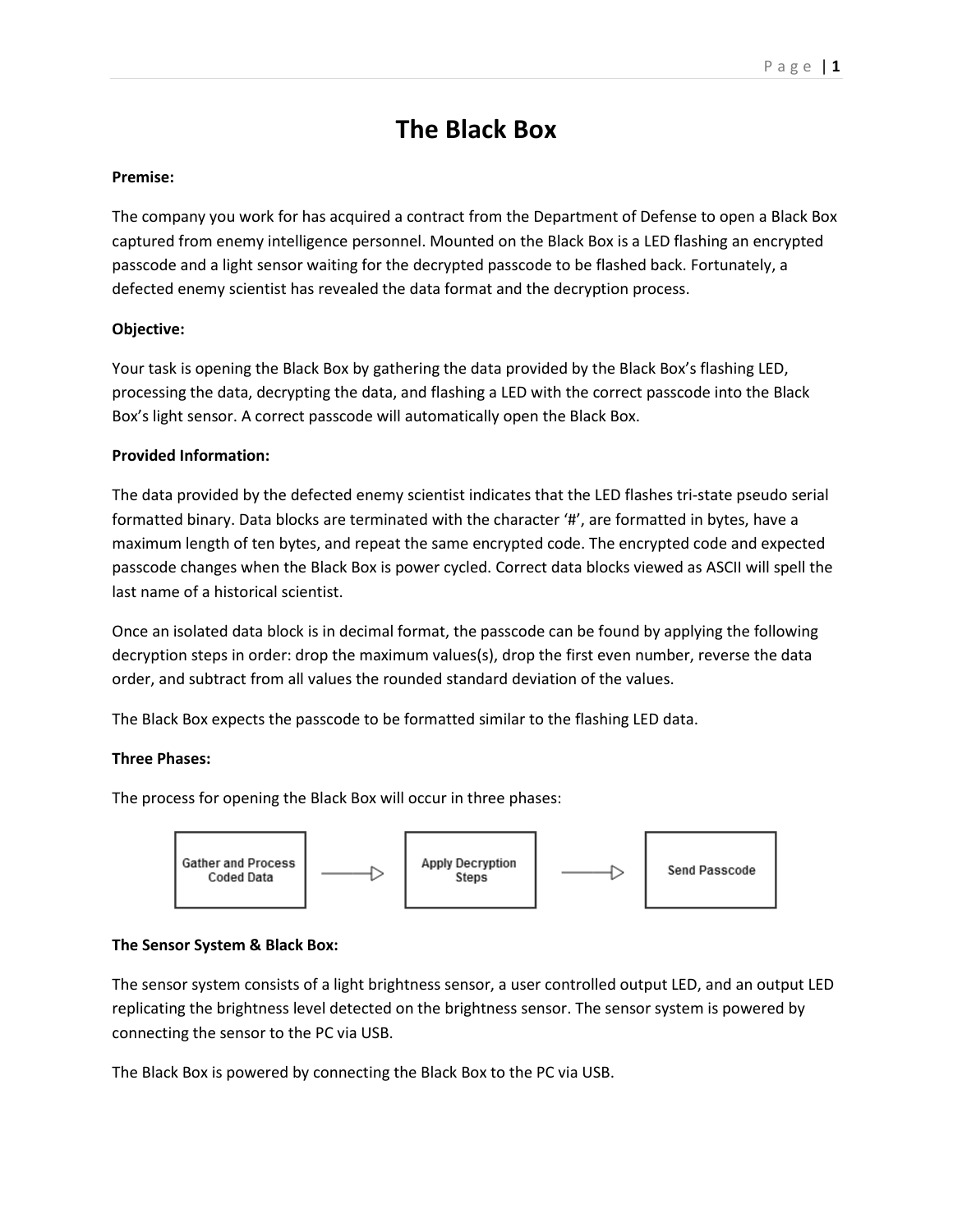# **Phase 1: Gather and Process Coded Data**

#### **Initialize the Sensor System**

Before beginning to gather data from the flashing LED, the sensor system must be initialized by MATLAB.

Add the following code to initialize the sensor system:

```
% close all serial ports; prevents a port 'in use' error
delete(instrfindall)
% create serial port interface with the indicated COM port number
socket = serial('COM12', 'BAUD', 57600);% open serial port
fopen(socket);
% read socket once to clear the empty buffer error
fscanf(socket,'%s')
% sensor board needs time to initialize
pause(2);
```
Note: The Black Box's USB cable should be removed from the PC to ensure the correct COM port number is chosen.

Note: Replace the 'X' in 'COMX' with the number of the COM port the sensor system is connected. Find the COM port by opening Window's Device Manager, clicking on "Ports (COM &LPT)", and finding "USB Serial Port (COMX)" where X is the number of the COM port. See appendix for Device Manager example image .

#### **Collect Raw Brightness Data**

The following is an example of tri-state pseudo serial formatting using a LED's brightness for data encoding:



Every other pulse is the clock. The bit after a clock pulse is a binary data value of either a zero or one. The above example is 01001110 in binary and the converted decimal value is 78. A decimal value of 78 represents the ASCII character "N".

Use the following code to read the relative brightness of the LED:

```
% read data in the serial buffer (formatted as a string)
% convert the string into a number
data = str2num(fscanf(socket,'%s'));
```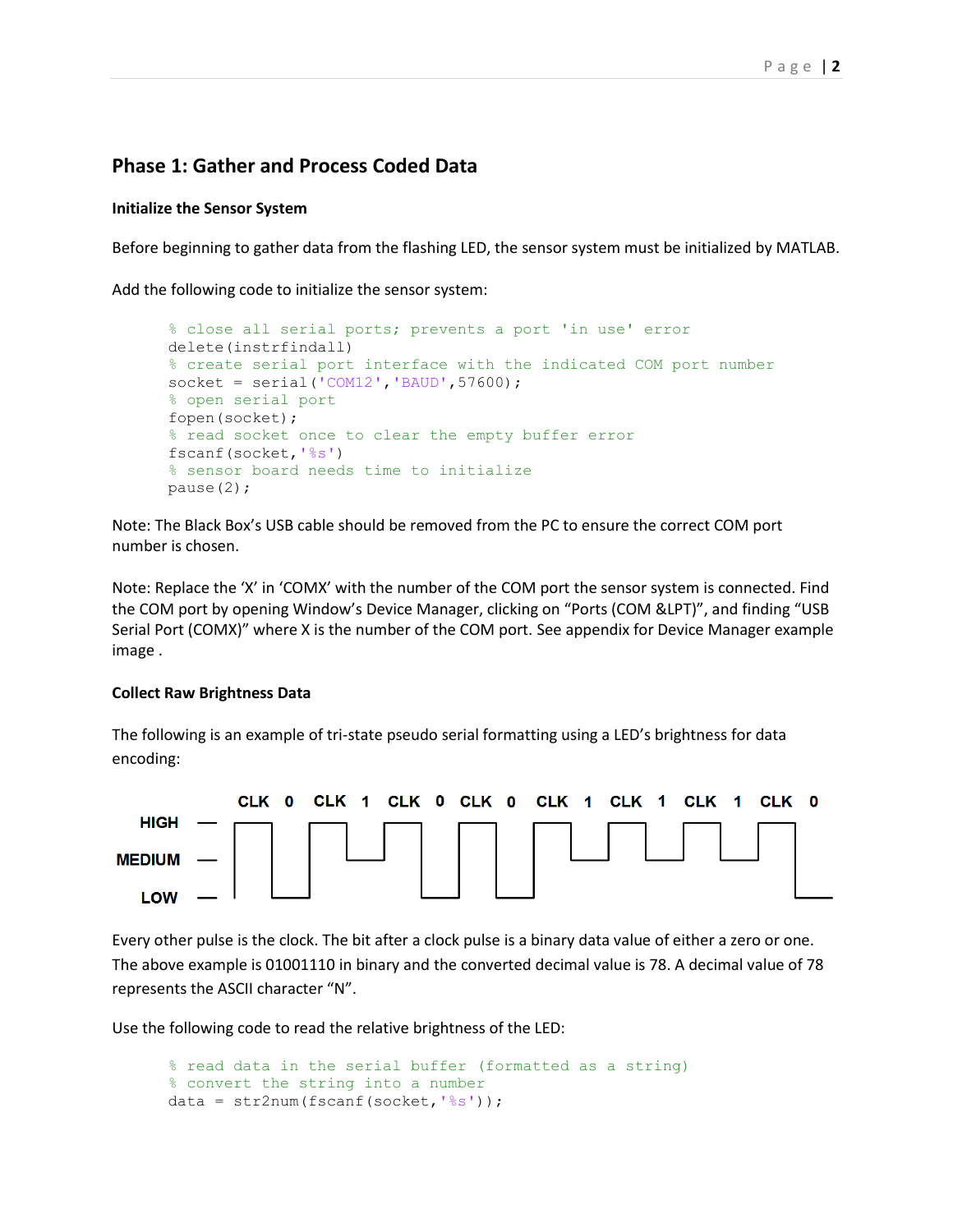In the case of the Black Box, binary data is coded on the LED as a function of brightness over time. Because the sensor reads relative brightness over a large range, the values of the brightness will fall between 0 and 255 where 0 is the lowest brightness and 255 is the highest brightness.

Note: Considering the provided data states the encrypted code is no more than 10 bytes, in order to insure a whole block of data is captured, at least 840 reads of the light sensor is required. ( 2 (pulses per bit) \* ( 8 (bits per byte) \* 10 (total bytes of data) \* 2.5 (data duplication rate) \* 2.1 (required data overlap coefficient) = 840 )

Hint: Create a loop to store multiple samples of the brightness data.

#### **Normalize Raw Data**

Because the sensor reads relative brightness of the flashing LED, the data needs to be normalized into binary and clock equivalents.

Note: After conversion, low brightness = 0, medium brightness = 1, and high brightness = 2 (clock).

Hint: Graph the raw data for a quick visual inspection and extract a range that the three brightness levels fall.

#### **Remove Duplicated Data**

Because the flashing LED changes state every 25ms and the light sensor provides brightness samples every 10ms, there will be repeated data. Remove the repeated data.

Hint: Because the clock pulse is every other bit, there will be no sequentially repeating bits.

## **Remove Clock Data**

Considering binary code consists of only ones and twos, the clock data must be removed from the data.

Hint: Avoid making a loop by using MATLAB 's built in matrix indexing.

#### **Extract Pertinent Data Block**

Because data blocks repeat in the data stream and data collection likely has not begun precisely at the beginning of a data block, find and extract a whole data block from the data.

Note: The end of each data block is terminated with the character '#'.

#### **Format Data into Bytes**

Considering the data is formatted into bytes, convert the binary data block into a group of bytes.

Hint: MATLAB has a built in binary to byte conversion function.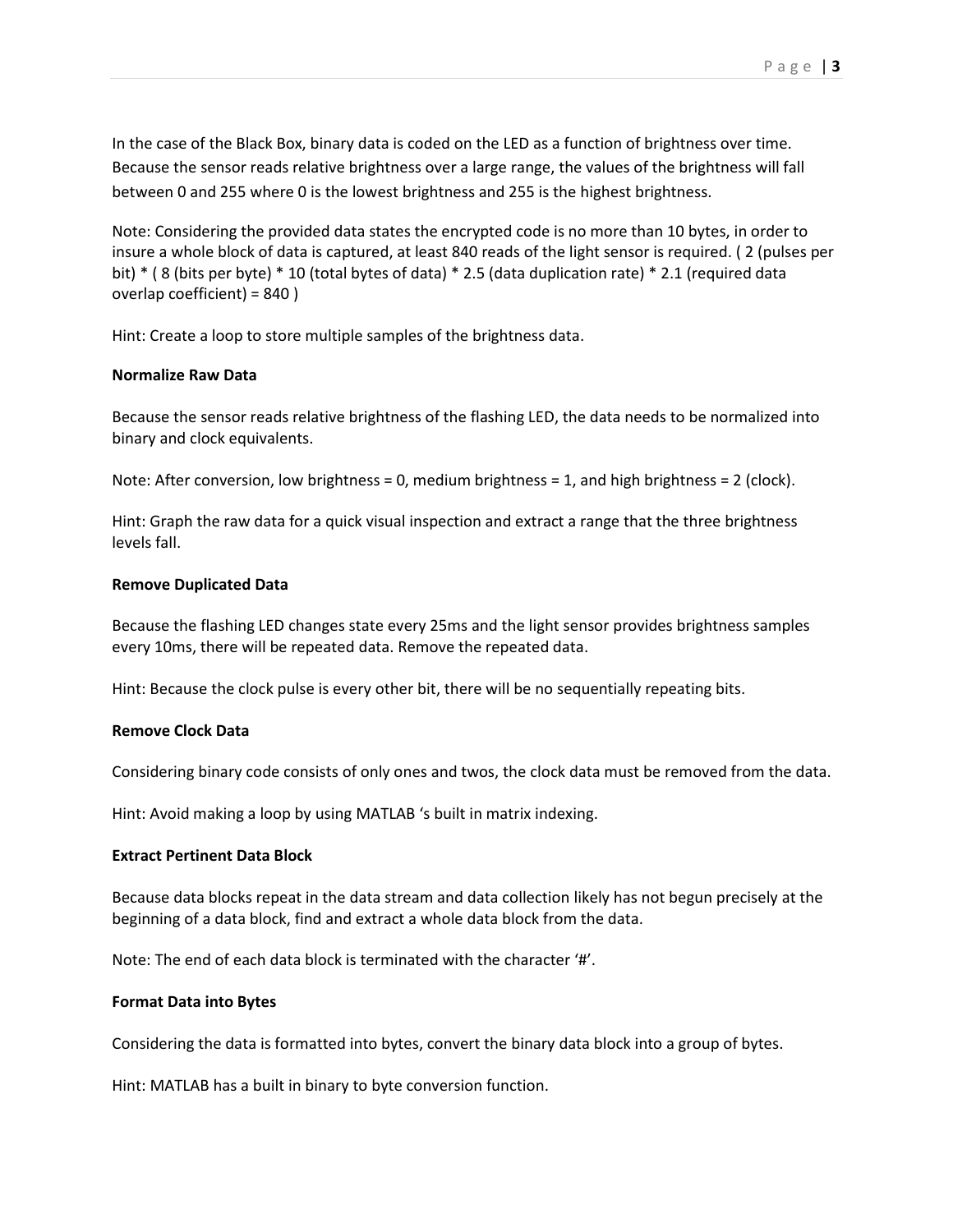#### **Convert Bytes into Decimal**

Because the decryption process calls for the data to be in decimal format, convert the data bytes into their decimal representation.

Hint: MATLAB has a built in byte to decimal conversion function.

#### **Convert Decimal into ASCII**

As a debugging step, the defected enemy scientist indicated correctly read data blocks viewed in ASCII will read as a last name of a historical scientist. Convert the decimal data into ASCII to confirm the data and code for correctness.

Hint: MATLAB has built in decimal to ASCII conversion function.

# **Phase 2: Apply Decryption Steps**

Once the data is formatted in decimal, the following decryption steps can be applied in order:

Step 1: Drop the maximum values(s).

Step 2: Drop the first even number.

Step 3: Reverse the data order.

Step 4: Subtract from all values the rounded standard deviation of the values.

Hint: Several of the decryption steps will not require loops and built in MATLAB functions will suffice.

# **Phase 3: Send Passcode**

The defected enemy scientist indicated the Black Box requires the passcode to be sent in the same tristate pseudo serial formatted binary.

There are two approaches in sending the passcode by flashing the LED:

- 1) Create a loop with condition statements that inject clock signals and null terminators within the sending data stream.
- 2) Create a single data array with built in clock signals and null terminators then create a continuous loop.

The following steps use the second approach.

#### **Convert Decimal into Binary**

Convert individual bytes into a binary representation.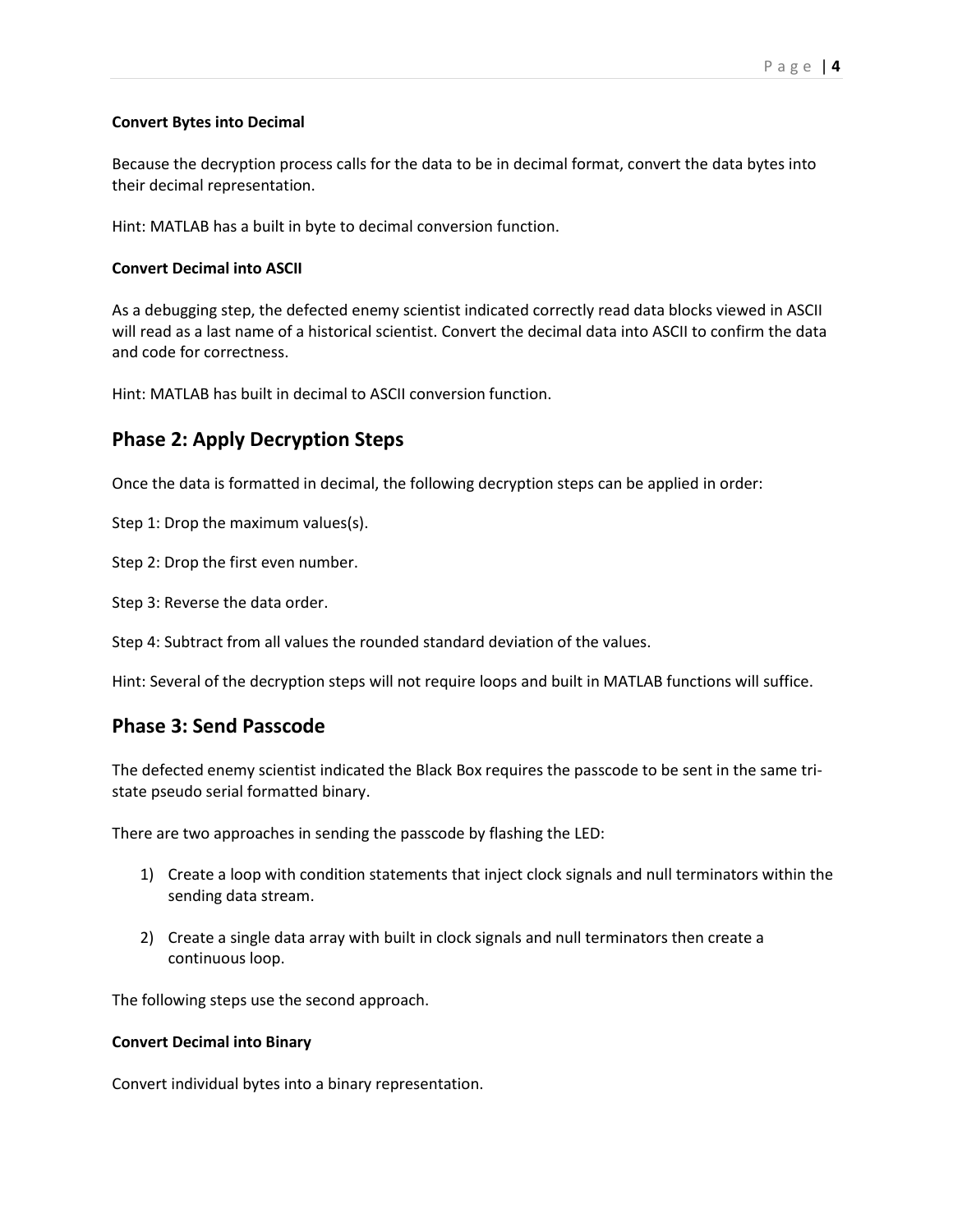Hint: MATLAB has a built in decimal to binary conversion function. However, read carefully the function description and notice the result is a string. Strings are composed of ASCII characters. Since ASCII characters have a decimal equivalent we need to perform another conversion. Look at a decimal to ASCII conversion chart which will indicate a solution to converting ASCII 0's and 1's to decimal 0's and 1's.

#### **Convert the Matrix into a Continuous Array**

If the binary data is formatted into a n:8 matrix (where n is the number of bytes), convert the matrix into a single continuous array of 1:n (where n is the number of bits).

Hint: MATLAB has a built in matrix to array conversion.

#### **Add a Terminator**

Add a terminator at the end of the continuous binary array.

Note: The terminator will be the character '#'.

Hint: Convert '#' into the binary equivalent.

### **Add Clock Values**

Add a clock value of 2 after every bit.

#### **Send Passcode**

The Black Box's light sensor expects code in the same format as the original data where 0's are low brightness, 1's are medium brightness, and the clock (a value of 2) is high brightness.

The following code controls the sensor system's output LED brightness levels:

stopasync(socket) % required for continuous data sending fprintf(socket,'%c','0') % activate LED at low brightness stopasync(socket) % required for continuous data sending fprintf(socket,'%c','1') % activate LED at medium brightness stopasync(socket) % required for continuous data sending fprintf(socket,'%c','2') % activate LED at high brightness

Note: The Black Box's light sensor will only detect correct data when the sending LED's state changes occur at a rate of 25ms or greater.

Hint: In order to make sure the Black Box reads a full data block, continuously send the data block.

Once the correct passcode is properly sent to the Black Box, the Black Box will automatically open and you will be successful at completing the objective.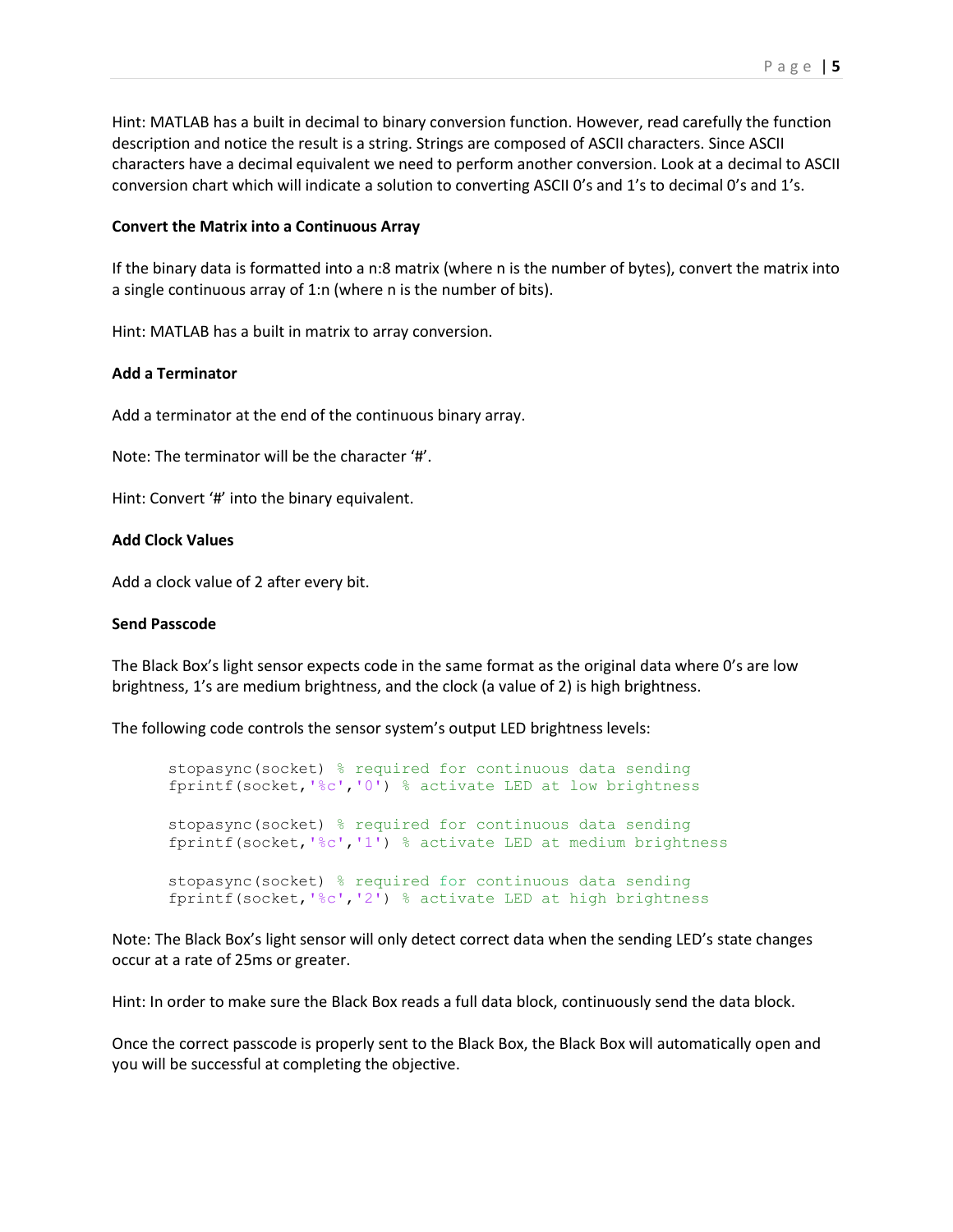# **Appendix**

#### **Tips for Success:**

Reading a few steps past the current step may give better insight on the purpose of the current step.

Write code in "cells" for quicker execution and efficient step by step debugging process.

For every decoding/decryption step save newly decoded/ decryption data in a unique array. This allows displaying pre manipulated data side by side with manipulated data for verification that the code is working as intended.

#### **Definitions:**

Terminator - is a byte containing a system specified value that is placed at the end of data block that indicates the data block's end.

ASCII - American Standard Code for Information Interchange – is a character-encoding scheme that encodes 128 characters, including 0-9, a-z, A-Z, punctuation symbols, and system codes, into a binary and decimal equivalent value.

#### **Suggested Functions:**

```
plot() – displays a graph based on the data provided
length() – returns length of an array
zeros() – creates an array or matrix filled with zeros
ones() – creates an array or matrix filled with ones
char() – displays the ASCII equivalent of a decimal value
max() – returns max value of an array or matrix
rem() – returns remainder after division
fliplr() – flips an array or matrix from left to right
round() – rounds a number to the nearest whole value
std() – returns the standard deviation of an array or matrix 
bin2dec() – converts binary values to their decimal equivalent
dec2bin() - converts decimal values to their binary equivalent
pause() – halts code execution for the specified amount of time
```
#### **Coding Tips & Tricks:**

```
% create a code cell for cell by cell execution and easy debugging
%% return the b element of the array or matrix a
a(b)% creates an array of index values that equal one, then the array stores only 
% values that correspond with those index values
b = a(a == 1)% perform a loop for 10 round trips and increment i by one on each trip
for i = 1:10 % looped code
```